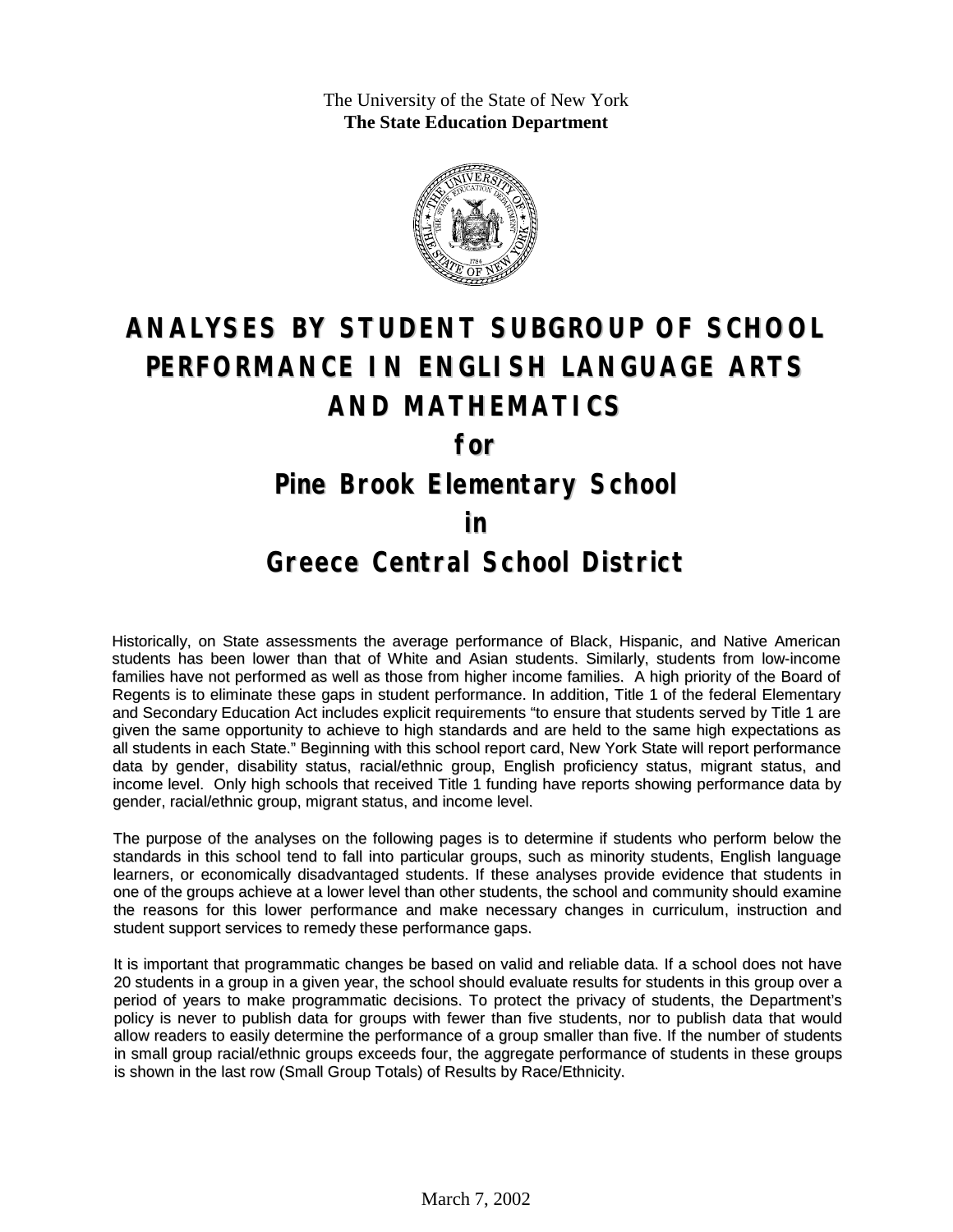## **Elementary English Language Arts**

A description of the performance levels and summary results for all general-education students and all students with disabilities can be found in the *Overview* of the New York State Report Card.

| <b>Student Subgroup</b>                  | <b>Counts of Students</b> |            |                             |                |             |                |             |       | <b>Percentages</b>           |                  |
|------------------------------------------|---------------------------|------------|-----------------------------|----------------|-------------|----------------|-------------|-------|------------------------------|------------------|
|                                          | <b>Not Tested</b>         |            |                             | <b>Tested</b>  |             |                |             |       | of Tested<br><b>Students</b> |                  |
|                                          | <b>ALT</b>                | <b>ELL</b> | No<br>Valid<br><b>Score</b> | Level<br>1     | Level<br>2  | Level<br>3     | Level<br>4  | Total | Level<br>$2 - 4$             | Level<br>$3 - 4$ |
| Results by Race/Ethnicity                |                           |            |                             |                |             |                |             |       |                              |                  |
| American Indian/Alaskan<br><b>Native</b> | $\mathbf 0$               | 0          | 0                           | $\pmb{0}$      | 0           | $\mathbf 0$    | 0           | 0     | 0%                           | 0%               |
| <b>Black</b>                             | 0                         | 0          | $\pmb{0}$                   | $\pmb{0}$      | $\mathbf 0$ | $\mathbf 0$    | 0           | 0     | 0%                           | 0%               |
| Hispanic                                 | 0                         | 0          | $\pmb{0}$                   | $\pmb{0}$      | 0           | 0              | 0           | 0     | 0%                           | 0%               |
| Asian or Pacific Islander                | $\mathbf 0$               | 0          | $\mathbf 0$                 | s              | $\mathbf s$ | ${\bf s}$      | s           | 4     | s                            | $\mathbf s$      |
| White                                    | $\mathbf 0$               | 0          | $\pmb{0}$                   | s              | s           | s              | s           | 94    | s                            | s                |
| Total                                    | 0                         | 0          | $\pmb{0}$                   | 3              | 12          | 54             | 29          | 98    | 97%                          | 85%              |
| Small Group Totals (s)                   | 0                         | 0          | 0                           | 3              | 12          | 54             | 29          | 98    | 97%                          | 85%              |
| Results by Gender                        |                           |            |                             |                |             |                |             |       |                              |                  |
| Female                                   | $\mathbf 0$               | 0          | $\pmb{0}$                   | 1              | 6           | 35             | 20          | 62    | 98%                          | 89%              |
| Male                                     | 0                         | 0          | 0                           | $\overline{c}$ | 6           | 19             | 9           | 36    | 94%                          | 78%              |
| Total                                    | 0                         | 0          | $\Omega$                    | 3              | 12          | 54             | 29          | 98    | 97%                          | 85%              |
| Results by English Proficiency Status    |                           |            |                             |                |             |                |             |       |                              |                  |
| <b>English Proficient</b>                | 0                         | 0          | 0                           | 3              | 12          | 54             | 29          | 98    | 97%                          | 85%              |
| <b>Limited English Proficient</b>        | $\mathbf 0$               | 0          | $\pmb{0}$                   | $\pmb{0}$      | 0           | $\mathbf 0$    | 0           | 0     | 0%                           | 0%               |
| Total                                    | $\mathbf 0$               | 0          | $\mathbf 0$                 | 3              | 12          | 54             | 29          | 98    | 97%                          | 85%              |
| Results by Income Level                  |                           |            |                             |                |             |                |             |       |                              |                  |
| Economically<br>Disadvantaged            | $\mathbf 0$               | 0          | $\mathbf 0$                 | 1              | 3           | $\overline{4}$ | 0           | 8     | 88%                          | 50%              |
| Not Disadvantaged                        | $\mathbf 0$               | 0          | $\mathbf 0$                 | 2              | 9           | 50             | 29          | 90    | 98%                          | 88%              |
| Total                                    | $\mathbf 0$               | 0          | $\mathbf 0$                 | 3              | 12          | 54             | 29          | 98    | 97%                          | 85%              |
| Results by Migrant Status                |                           |            |                             |                |             |                |             |       |                              |                  |
| <b>Migrant Family</b>                    | 0                         | 0          | $\mathbf 0$                 | $\mathbf 0$    | 0           | $\mathbf 0$    | $\mathbf 0$ | 0     | 0%                           | 0%               |
| Not Migrant Family                       | $\mathbf 0$               | 0          | $\pmb{0}$                   | 3              | 12          | 54             | 29          | 98    | 97%                          | 85%              |
| Total                                    | $\mathbf 0$               | 0          | $\pmb{0}$                   | 3              | 12          | 54             | 29          | 98    | 97%                          | 85%              |

**Note. ALT** designates severely disabled students eligible for the New York State Alternate Assessment; **ELL** designates English language learners eligible for an alternative assessment of proficiency in reading English; and **No Valid Score** designates students who did not receive a valid test score because of absence from all or part of the test or because the test was administered under nonstandard conditions.

03/07/02